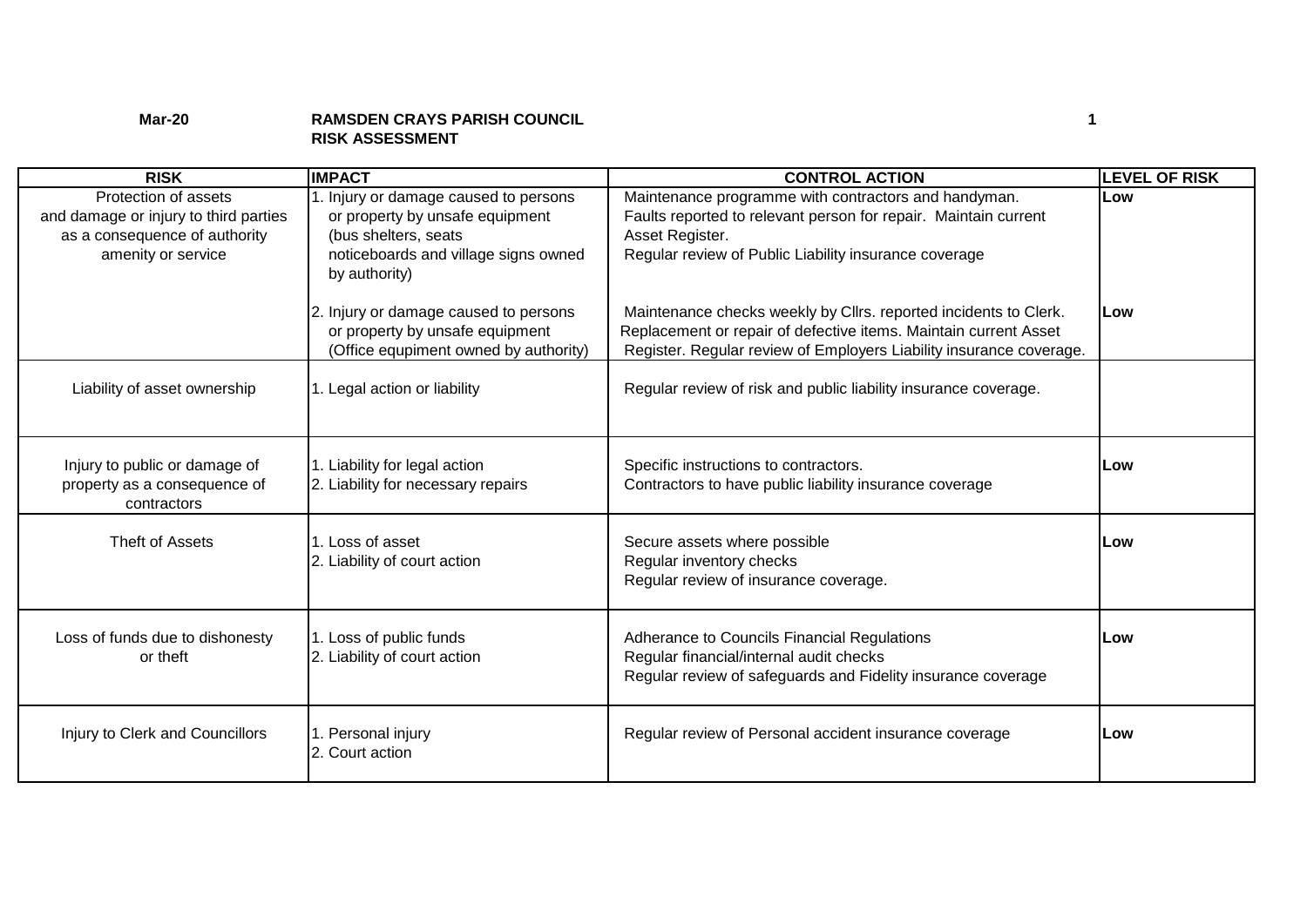## **RAMSDEN CRAYS PARISH COUNCIL 2 RISK ASSESSMENT**

| <b>RISK</b>                                                                    | <b>IMPACT</b>                                                                                                                                                                                                                                                    | <b>CONTROL ACTION</b>                                                                                                                                                                                                                               |     |
|--------------------------------------------------------------------------------|------------------------------------------------------------------------------------------------------------------------------------------------------------------------------------------------------------------------------------------------------------------|-----------------------------------------------------------------------------------------------------------------------------------------------------------------------------------------------------------------------------------------------------|-----|
| <b>Slander and Libel</b>                                                       | 1. Personal affront<br>2. Court action                                                                                                                                                                                                                           | Exercise caution and discretion at all times<br>Abide by Code of Conduct                                                                                                                                                                            | Low |
| Visits by public and councillors<br>to Clerks Home used as Council<br>Offices. | 1. Possible injuries                                                                                                                                                                                                                                             | Visits by appointment only.<br>Normal safeguards to ensure safety<br>Insurance coverage                                                                                                                                                             | Low |
| Adherance to lawful orders                                                     | 1. Offence under Health and Safety<br>2. Offence under Equal Opportunities<br>3. Offence under Data Protection<br>4. Offence under Employment Law<br>5. Offence under Disability Law<br>6. Offence under Discrimination Act<br>7. Offence under Human Rights Act | Ensure understanding of relevant law                                                                                                                                                                                                                | Low |
| <b>Accounting Risks</b>                                                        | 1. Inadequate banking arrangements<br>2. Fraud and corruption<br>3. Non adherance to financial controls                                                                                                                                                          | Adherance to Councils Financial Regulations.<br>Regular internal audit - 2 signed signatories for cheques<br>Regular bank reconciliations - 2 signed docs. and bank stubs<br>Monthly Meetings Chairman to check statements against four<br>accounts | Low |
| Section 137 of the Local<br>Government Act                                     | 1. Misuse of correct funding<br>2. Reputation of Council                                                                                                                                                                                                         | Ensure that conditions of Section 137 are met and adhered to<br>Separate accounting for Section 137 payments<br>Clearly record resolution in Minutes.                                                                                               | Low |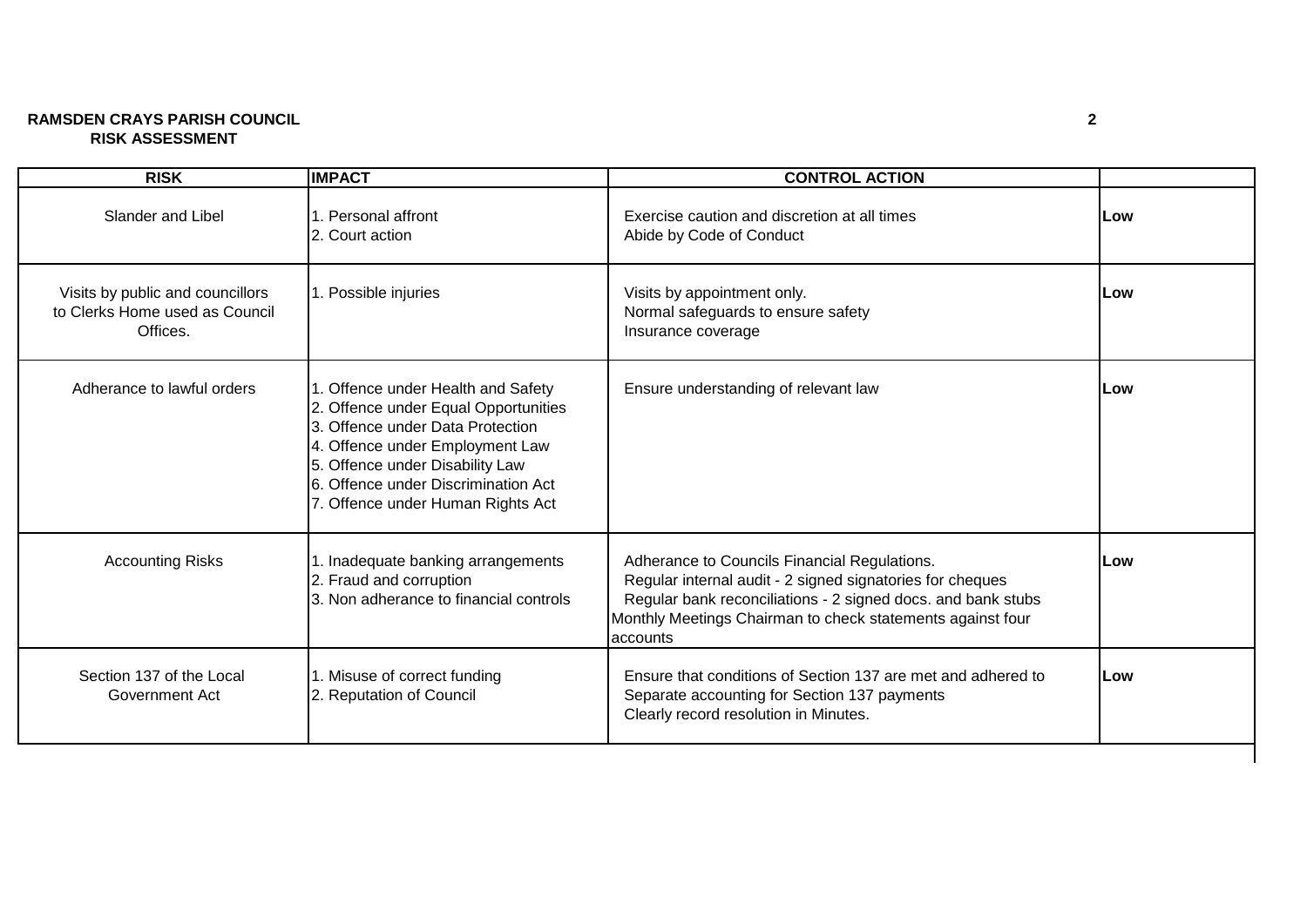## **RAMSDEN CRAYS PARISH COUNCIL 3 RISK ASSESSMENT**

| <b>IMPACT</b>                                                                                                          | <b>CONTROL ACTION</b>                                                                                                                                                                                         |     |
|------------------------------------------------------------------------------------------------------------------------|---------------------------------------------------------------------------------------------------------------------------------------------------------------------------------------------------------------|-----|
| 1. Loss of information<br>2. Supply of wrong information                                                               | Ensure regular scrutiny by internal audit<br>Regular review on internal controls                                                                                                                              | Low |
| 1. Failure to pay or claim<br>2. Court action<br>3. Loss of repayment funds                                            | Ensure VAT regulations are adhered to<br>Regular internal audit checks<br>Regular prompt request for repayment                                                                                                | Low |
| 1. Inadequate funds<br>2. Over funding                                                                                 | Ensure Financial regulations are adhered to<br>Precept to be dealt with and discussed at full Council<br>Responsible Financial Officer to make recommendations<br>Ensure sound budgeting process arrangements | Low |
| 1. Instructions not carried out<br>2. Poor administration<br>3. Deadlines not met                                      | Ensure all instructions carried out<br>Minutes to show instructions<br>Regular internal audit checks                                                                                                          | Low |
| 1. Loss of confidence by public<br>2. Loss of Councils reputation<br>3. Possible legal action                          | Adherance to clear legal obligations                                                                                                                                                                          | Low |
| 1. Inappropiate gains<br>2. Loss of reputation to member<br>3. Loss of Councils reputation<br>4. Possible legal action | Adherance to clear Code of Conduct                                                                                                                                                                            | Low |
|                                                                                                                        |                                                                                                                                                                                                               |     |